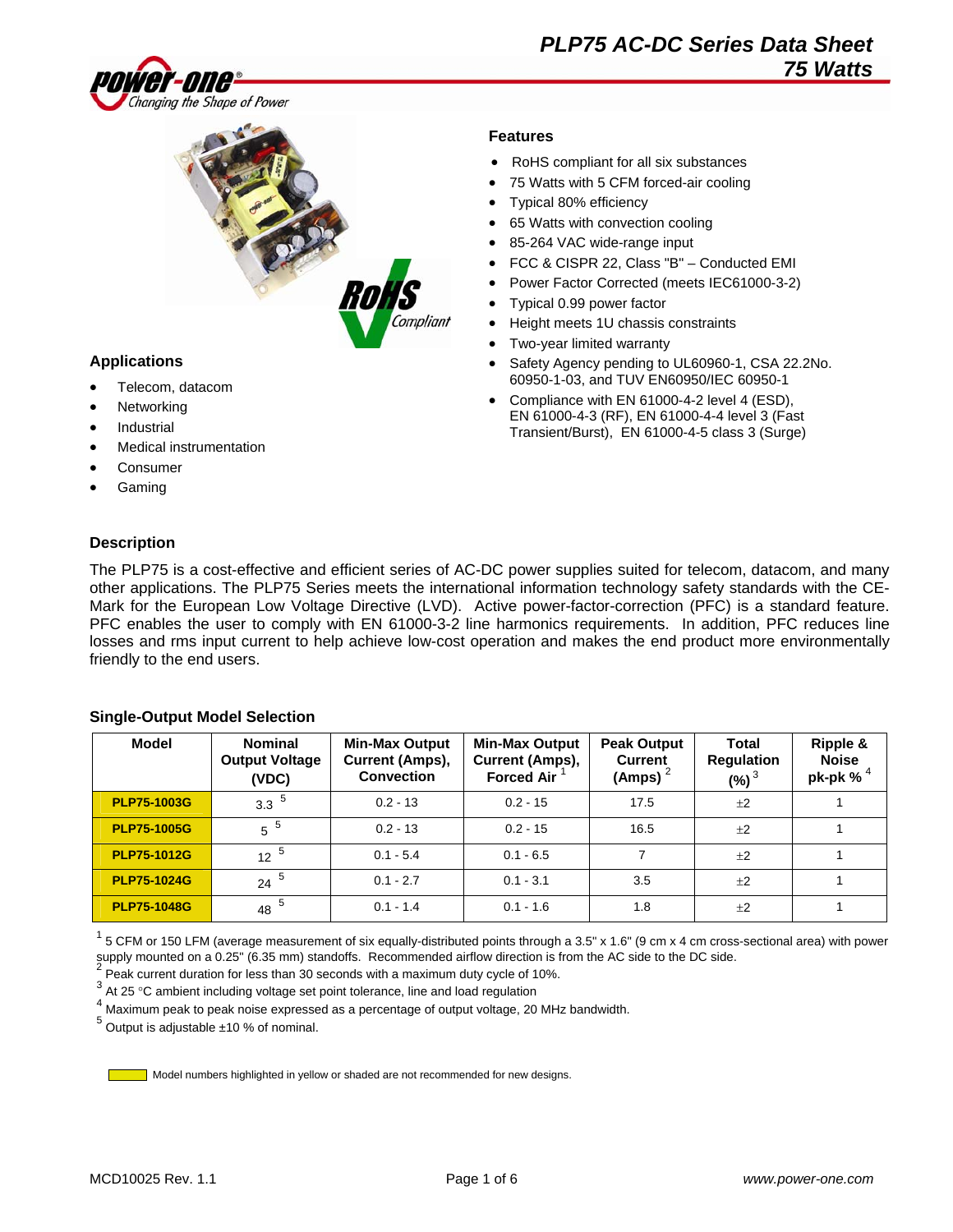

## **ELECTRICAL SPECIFICATIONS**

### **Input Specifications**

| <b>Parameter</b>                 | <b>Conditions/Description</b>                                              | Min. | Nom.        | Max. | <b>Units</b> |
|----------------------------------|----------------------------------------------------------------------------|------|-------------|------|--------------|
| <b>AC Input Voltage</b><br>Range | Continuous voltage range                                                   | 85   | $100 - 250$ | 264  | VAC.         |
| DC Input Voltage<br>Range        | Continuous voltage range;<br>For input above 250 VDC, consult factory.     | 120  | 170         | 250  | VDC.         |
| Frequency                        | AC Input                                                                   | 47   | $50 - 60$   | 63   | Hz           |
| Power Factor                     | Complies with EN61000-3-2 Standard for Line<br><b>Current Harmonics</b>    |      |             |      |              |
| Input current                    | 85 VAC at 75 W                                                             |      | 1.5         |      | Amps<br>rms  |
| Inrush current                   | 115 VAC, Max power, 25 °C                                                  |      | 16          |      | A pk         |
|                                  | 230 VAC, Max power, 25 °C                                                  |      | 32          |      | A pk         |
| Input fuse                       | Non-user serviceable internally located AC<br>input line fuse is provided. |      | 2.5         |      | A            |
| Efficiency                       | At maximum output power, nominal line                                      |      | 80          |      | %            |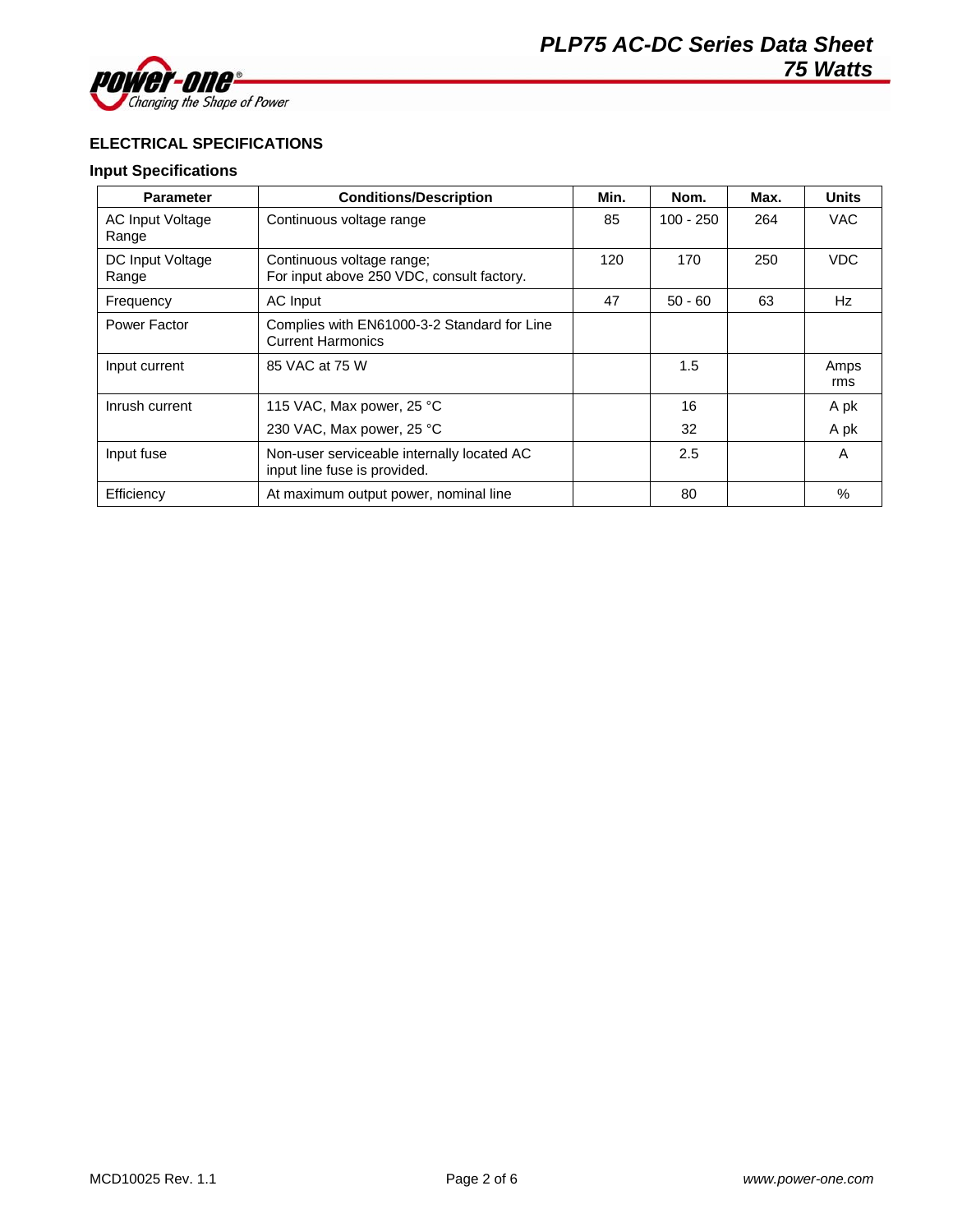

## **Output Specifications**

| <b>Parameter</b>                      | <b>Conditions/Description</b>                                                                                                      | Min. | Nom. | Max.         | <b>Units</b>  |
|---------------------------------------|------------------------------------------------------------------------------------------------------------------------------------|------|------|--------------|---------------|
| Output power                          | With convection cooling<br>With 5 CFM forced-air cooling                                                                           |      |      |              | Watts         |
| Output DC voltages                    | Vo1 is adjustable $\pm 10\%$ of nominal.                                                                                           |      |      | $\mathbf{1}$ | <b>VDC</b>    |
| Output DC current                     |                                                                                                                                    |      |      |              | A             |
| Minimum load                          | No damage occurs to the power supply when<br>operating at zero load.                                                               |      |      | $\mathbf{1}$ | A             |
| Output ripple & noise                 |                                                                                                                                    |      |      | $\mathbf{1}$ | mV<br>pk-pk   |
| CM noise                              |                                                                                                                                    |      |      | 50           | mV<br>pk-pk   |
| Overshoot                             | Vo1 overshoot at turn-on                                                                                                           |      |      | 3            | $\frac{0}{0}$ |
| Load transient                        | Vo1 deviation due to a 50 to 100%<br>load change at a rate of 1A/µs                                                                |      |      | $\pm 3$      | $\%$          |
| Turn-On & Turn-Off<br>characteristics | Outputs turn ON monotonically.                                                                                                     |      |      |              |               |
| Turn-on time from AC<br>ON            | Time required for output within regulation after<br>initial application of AC input.                                               | 0.2  |      | 1.5          | Sec           |
| Turn-on Delay                         | Tme required for output voltage to rise from<br>10% to 90%.                                                                        | 0.2  |      | 20           | ms            |
| Hold-up Time                          | Time Vo1 is required to stay within 95%<br>regulation after removal of AC measure from<br>the last peak of the AC line at 115 VAC. | 20   |      |              | ms            |
| <b>Remote Sense</b>                   | Not available.                                                                                                                     |      |      |              |               |
| Control loop stability                | Phase margin.                                                                                                                      | 45   |      |              | Degrees       |
|                                       | Gain margin.                                                                                                                       | 10   |      |              | dB            |

 $1$  See Model Selection tables.

### **Fault Protection**

| <b>Parameter</b>         | <b>Conditions/Description</b>     | Min. | Nom. | Max. | <b>Units</b>           |
|--------------------------|-----------------------------------|------|------|------|------------------------|
| Current Limit set point  | Overload protected - power limit. |      |      | 145  | % of<br>peak<br>rating |
| Short-circuit protection | Provided on all models.           |      |      |      |                        |
| <b>OVP Trip</b>          | Vo1.                              | 115  | 125  | 135  | % of set<br>point      |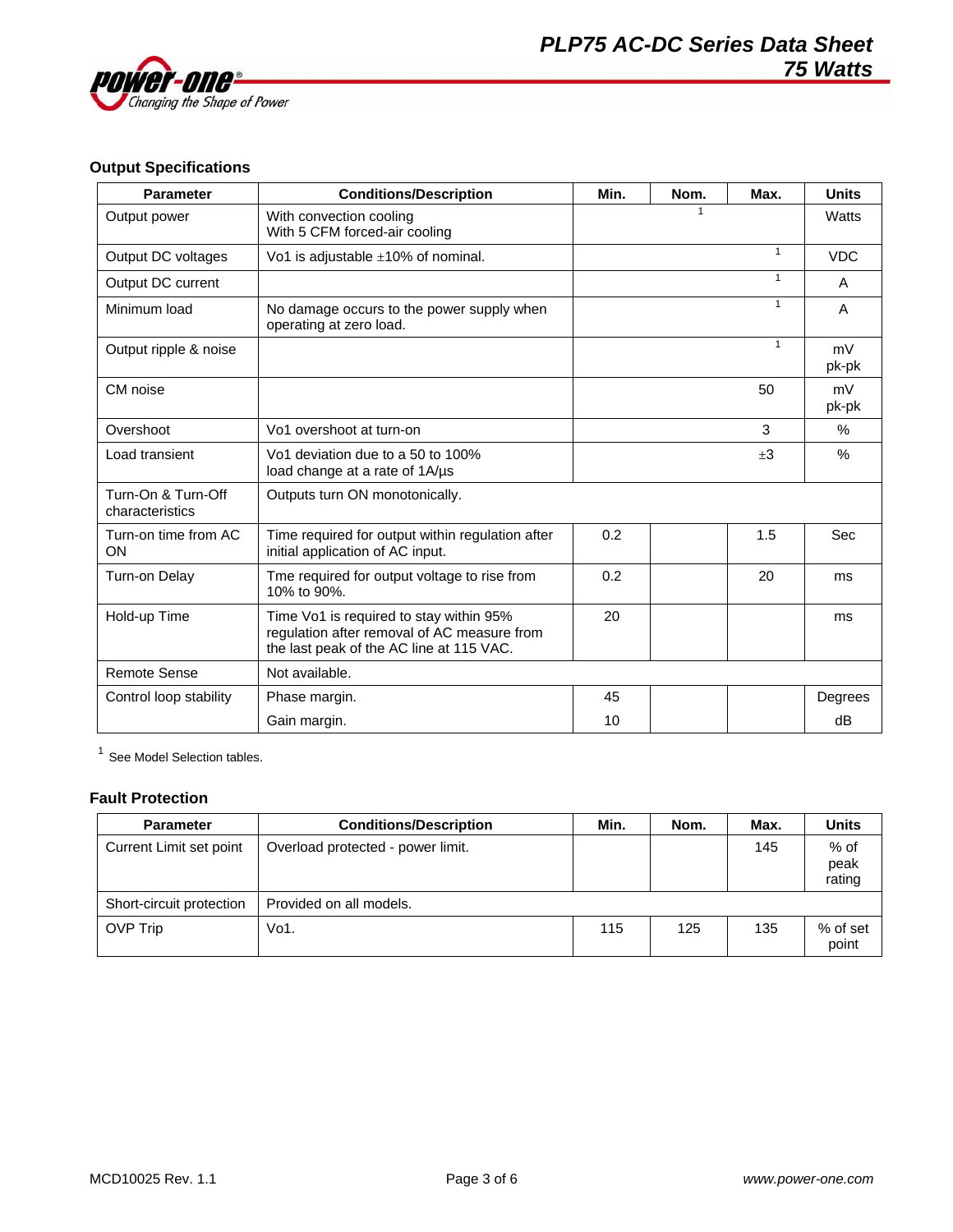

# **Isolation Requirements**

| <b>Parameter</b>  | <b>Conditions/Description</b> | Min. | Nom. | Max. | <b>Units</b> |
|-------------------|-------------------------------|------|------|------|--------------|
| Input-to-Chassis  |                               | 2121 |      |      | <b>VDC</b>   |
| Input-to-Output   |                               | 4242 |      |      | <b>VDC</b>   |
| Output-to-Chassis |                               | 500  |      |      | <b>VDC</b>   |
| Output-to-Output  |                               |      |      |      |              |

 $<sup>1</sup>$  All outputs share the same common.</sup>

## **EMC Immunity**

| <b>Parameter</b>            | <b>Conditions/Description</b> |
|-----------------------------|-------------------------------|
| <b>ESD</b>                  | Level 4.<br>EN 61000-4-2      |
| <b>RF Susceptibility</b>    | EN 61000-4-3<br>Level 3.      |
| <b>Fast Transient/Burst</b> | EN 61000-4-4<br>Level 3.      |
| Surge                       | EN 61000-4-5<br>Class 3.      |
| <b>RF</b> Immunity          | EN 61000-4-6.                 |
| <b>Magnetic Fields</b>      | EN 61000-4-8.                 |
| Voltage Interruptions       | EN 61000-4-11.                |

### **EMC Emmisions**

| <b>Parameter</b>         | <b>Conditions/Description</b>        |
|--------------------------|--------------------------------------|
| FCC Part 15              | Conducted Class B, Radiated Class A. |
| CISPR 22<br>and CISPR 11 | Conducted Class B, Radiated Class A. |

## **Environmental Specifications**

| <b>Parameter</b>      | <b>Conditions/Description</b>                                                                                                              | Min.  | Nom. | Max.       | <b>Units</b>     |
|-----------------------|--------------------------------------------------------------------------------------------------------------------------------------------|-------|------|------------|------------------|
| Cooling               | Rated for convection and forced-air cooling.                                                                                               |       |      |            |                  |
| Audible Noise         |                                                                                                                                            |       |      | $\Omega$   | dBA              |
| <b>Operating Temp</b> | 0 °C to 70 °C with linear derating to 50% above<br>50 °C. Unit will start-up at -20 °C, but will not<br>meet all published specifications. | $-20$ | 50   | 70         | °C               |
| Altitude              | Operating.<br>Non-Operating.                                                                                                               |       |      | 10K<br>50K | ASL ft<br>ASL ft |
| Storage Temp          |                                                                                                                                            | $-40$ |      | 85         | °C               |
| Humidity              | 95% relative humidity @ 40 °C, non-condensing                                                                                              |       |      |            |                  |
| Vibration             | Operating: Random vibration; 5 to 500 Hz<br>(10 minutes, each axis).                                                                       |       |      | 2.4        | Grms             |
|                       | Non-Operating: Random vibration; 5 to 500 Hz<br>(10 minutes, each axis).                                                                   |       |      | 6          | Grms             |
| Shock                 | Operating: half-sine, $11 \pm 3$ ms, 3-axis.                                                                                               |       |      | 15         | G                |
|                       | Non-Operating: half-sine, $11 \pm 3$ ms, 3-axis.                                                                                           |       |      | 40         | G                |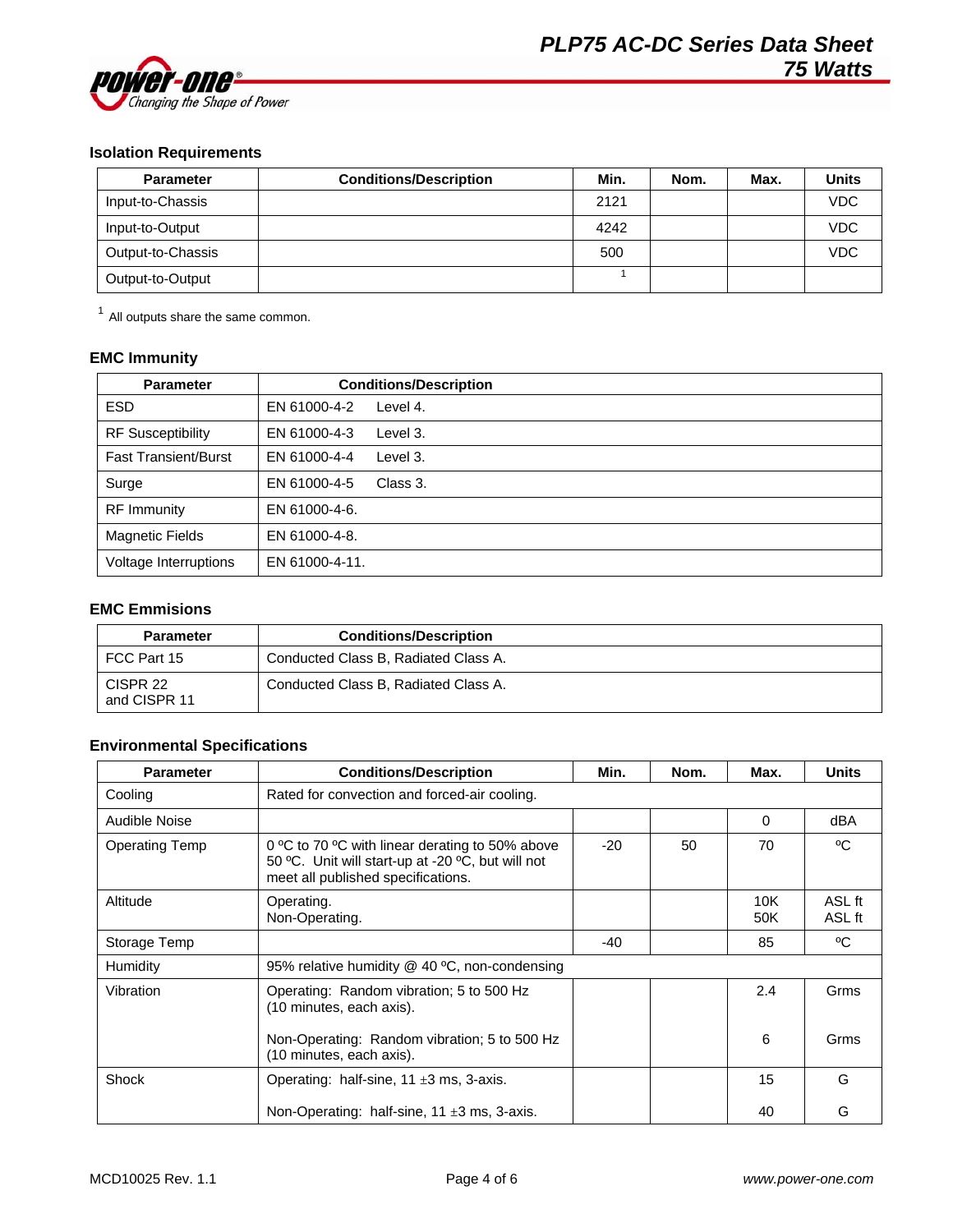

### **Regulatory & Safety Approvals**

| <b>Parameter</b>             | <b>Conditions/Description</b> | Min. | Nom. | Max. | <b>Units</b> |
|------------------------------|-------------------------------|------|------|------|--------------|
| UL60950-1                    | Approved.                     |      |      |      |              |
| CSA-C22.2,<br>No. 60950-1-03 | Approved.                     |      |      |      |              |
| EN 60950-1<br>/IEC 60950-1   | Approved.                     |      |      |      |              |
| CE Mark for LVD              | Approved.                     |      |      |      |              |
| CB Approval                  | Approved.                     |      |      |      |              |
| Ground Leakage<br>Current    | At 230 VAC.                   |      |      | 1.4  | mA           |

### **Mechanical Specifications**

| <b>Parameter</b>                         | <b>Conditions/Description</b>                                                         | Min.  | Nom. | Max. | <b>Units</b> |
|------------------------------------------|---------------------------------------------------------------------------------------|-------|------|------|--------------|
| <b>Dimensions</b>                        | Length                                                                                |       |      | 127  | mm           |
|                                          | Width                                                                                 |       |      | 76.2 | mm           |
|                                          | Height, including component or component lead<br>protrusion on the bottom of the PCB. |       |      | 35   | mm           |
| <b>Power Density</b>                     | With forced-air cooling.                                                              |       |      | 4    | W/cu in      |
| Mounting                                 | (Location/Hardware); see Outline Drawing.                                             |       |      |      |              |
| Input                                    | (Location/Connector);<br>J1 - Molex 26-62-4030 or equivalent.                         |       |      |      |              |
| Ground connector for<br>plastic chassis  | Provided.                                                                             |       |      |      |              |
| Output                                   | (Location/Connector);<br>J2 - Molex 26-60-4060 or equivalent.                         |       |      |      |              |
| <b>Outline Drawing</b><br>Pins/Functions | See Mechanical Drawing.                                                               |       |      |      |              |
| Weight                                   |                                                                                       |       | 0.36 |      | kg           |
| Mounting distance                        | <b>Note</b>                                                                           | 0.113 |      |      | in           |

 $1$  The minimum distance from the bottom of the component leads (solder side) or top of the components (component side) to the customer's metal chassis should be at least 0.113 " (2.85 mm).